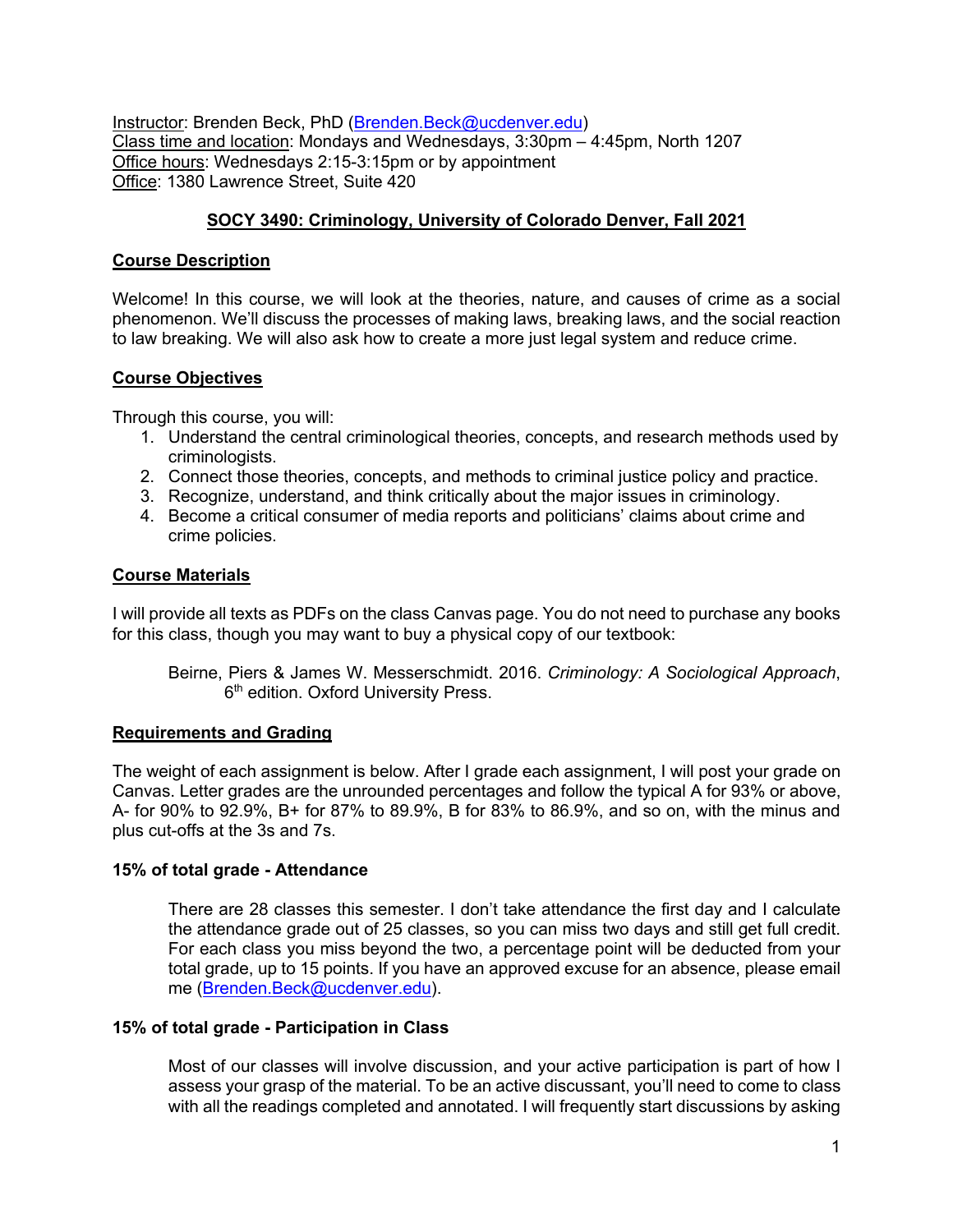you to share the main idea of a reading and/or a question you still have for the author, so it would be a good idea to write these down as part of your annotations. The question could be something you didn't understand, something you want to discuss further, or a critique you have. To earn an "A" in this area you will need to be an active participant and be ready when called on. If you are not comfortable speaking extemporaneously, don't worry, I will give you plenty of chances to write your responses before sharing them.

#### **5% of total grade – Media Project**

See September 22nd, below, and the separate instructions sheet (provided closer to the due date) for more on the media project.

### **20% of total grade – Exam 1**

The first exam will cover all readings, lectures, and class discussions preceding it. It will include multiple choice, short answer, and essay responses. You will be allowed to use one piece of paper, single-sided, size-12 font, of notes. The best way to prepare for the exams is to read each text twice.

#### **5% of total grade – Neighborhood Project**

See October 25th, below, and the separate instructions sheet (provided closer to the due date) for more on the neighborhood project.

### **20% of total grade - Research Presentation and Annotated Bibliography**

Toward the end of the semester, you will make a 5-minute presentation to the class, using slides, summarizing the findings of your research project. On the day you make your presentation, you will hand me an annotated bibliography with at least six sources, one of which must be a book. We will review the expectations and rubrics for the presentation and bibliography as the semester progresses.

#### **20% of total grade – Exam 2**

The second exam will resemble the Midterm Exam and cover the material since the Midterm.

#### **Covid-19 Protocols**

I hope everyone will get a Covid vaccine as this is the best way to protect ourselves and our communities from the disease. As an extra precaution, CU Denver is requiring we wear masks when indoors, at least for the start of the semester. If you are giving a presentation and can stand at least 10 feet from other people, you may remove your mask.

#### **Work Time per Week**

As with most college courses, one credit represents about three hours of academic work per week, so for our three-credit class, you should expect to do about nine hours of work per week. Some weeks will be more and some will be less. You'll have about 40 pages to read in the typical week, so plan breaks and persevere through tough passages. I turn off my laptop's wifi and put my phone in a different room when I have a lot of reading to do.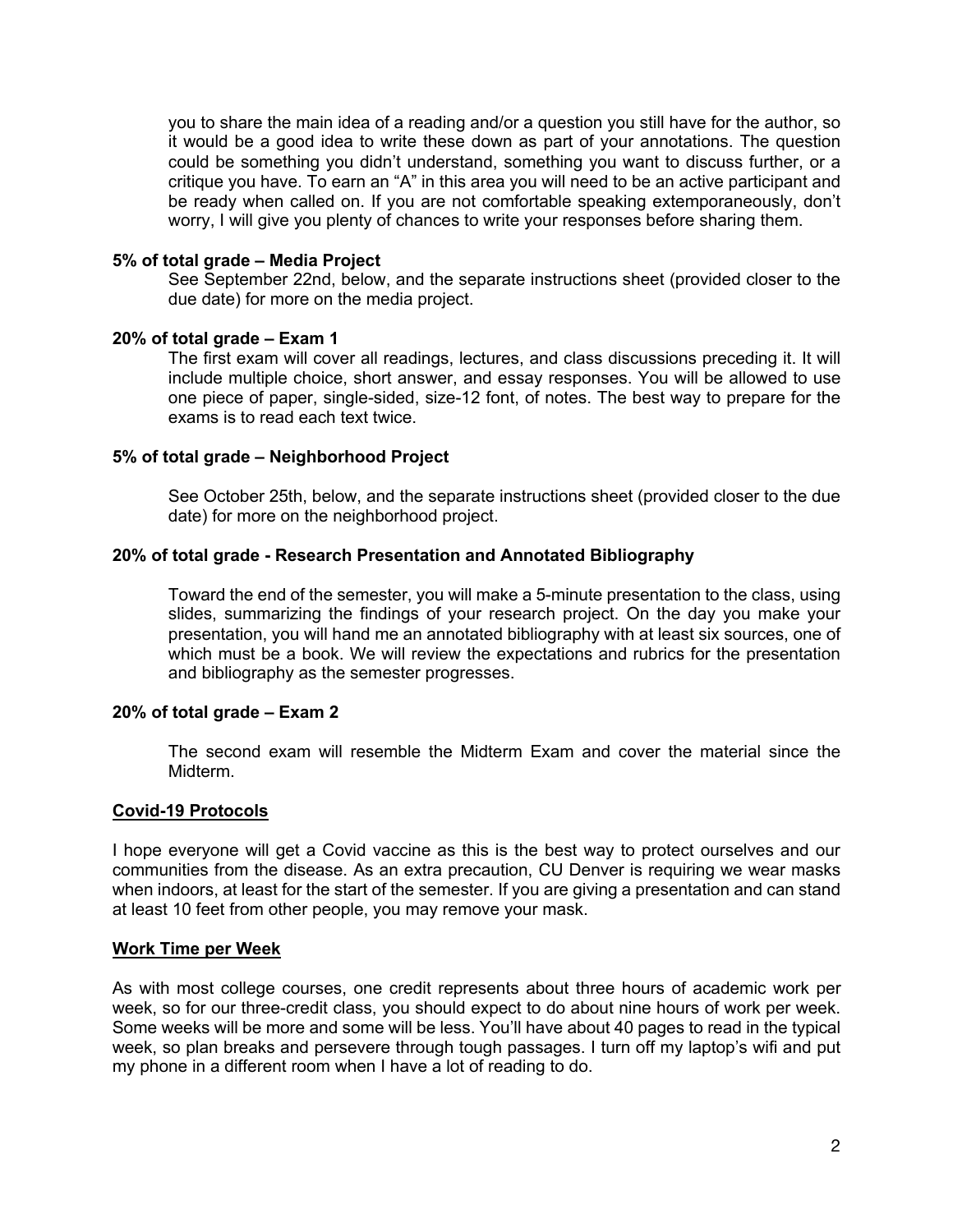## **Phones, Laptops, and Tablets**

You may use laptops or tablets to store the readings or to take notes in class. Please do not use a phone or access the internet during class. Turning off wifi might help with self-control if you want to use a laptop. If you use a laptop or tablet for purposes other than reading or note taking, you will lose participation points for the day and no longer be able to use the device in class. Students who look particularly engrossed in their laptops are more likely to be called on.

## **Academic Honesty**

Plagiarism or cheating of any kind, on any assignment, will result in failing the entire course. For more information, review UCD's Honor Code here and review best practices for citation at the library's site here.

## **Late Work**

If you submit work late, your grade will be reduced by one letter grade for every 24 hours it is late. Presentations and exams cannot be made up. Technical glitches are not an excuse for missing deadlines, so allow extra time before the deadline in case you need switch computers or call the CU Denver helpdesk (link below). If there is an emergency life situation, email me 24 hours in advance of the assignment due date. CU Denver's tech help desk is at: https://www.ucdenver.edu/offices/office-of-information-technology/get-help.

## **Students with Disabilities**

I am committed to ensuring the full participation of all students in our class, including students with disabilities. If you have a disability or think you have a disability and need accommodations to succeed in this course, contact Disability Resources and Services (DRS) and speak with me as soon as you can. DRS is in Academic Building 1, Suite 2116, and at disabilityresources@ucdenver.edu.

## **Communicating with me**

I will periodically send out Canvas announcements with updates, links, or other items of interest to communicate with the class. To communicate with me, email me at

Brenden.Beck@ucdenver.edu. If I don't respond in 48 hours, email me again. You can also message me on Canvas, but I check my email more regularly. Before emailing me, please check the syllabus first, and consider emailing a fellow student to see if they know the answer.

## **Course Schedule**

## **Monday August 25th – Introduction**

## **Wednesday August 25th – How should we define "crime"?**

Beirne & Messerschmidt. Chapter 1. "The Problem of Crime." pp. 14-24. Levitz, Eric. 2021. "Progressives Don't Need to Downplay Rising Homicides." *The Atlantic*. July  $1^{\rm st}$ .

# **Monday August 30th – How can we measure crime?**

Beirne & Messerschmidt. Chapter 2. "The Measurement of Crime."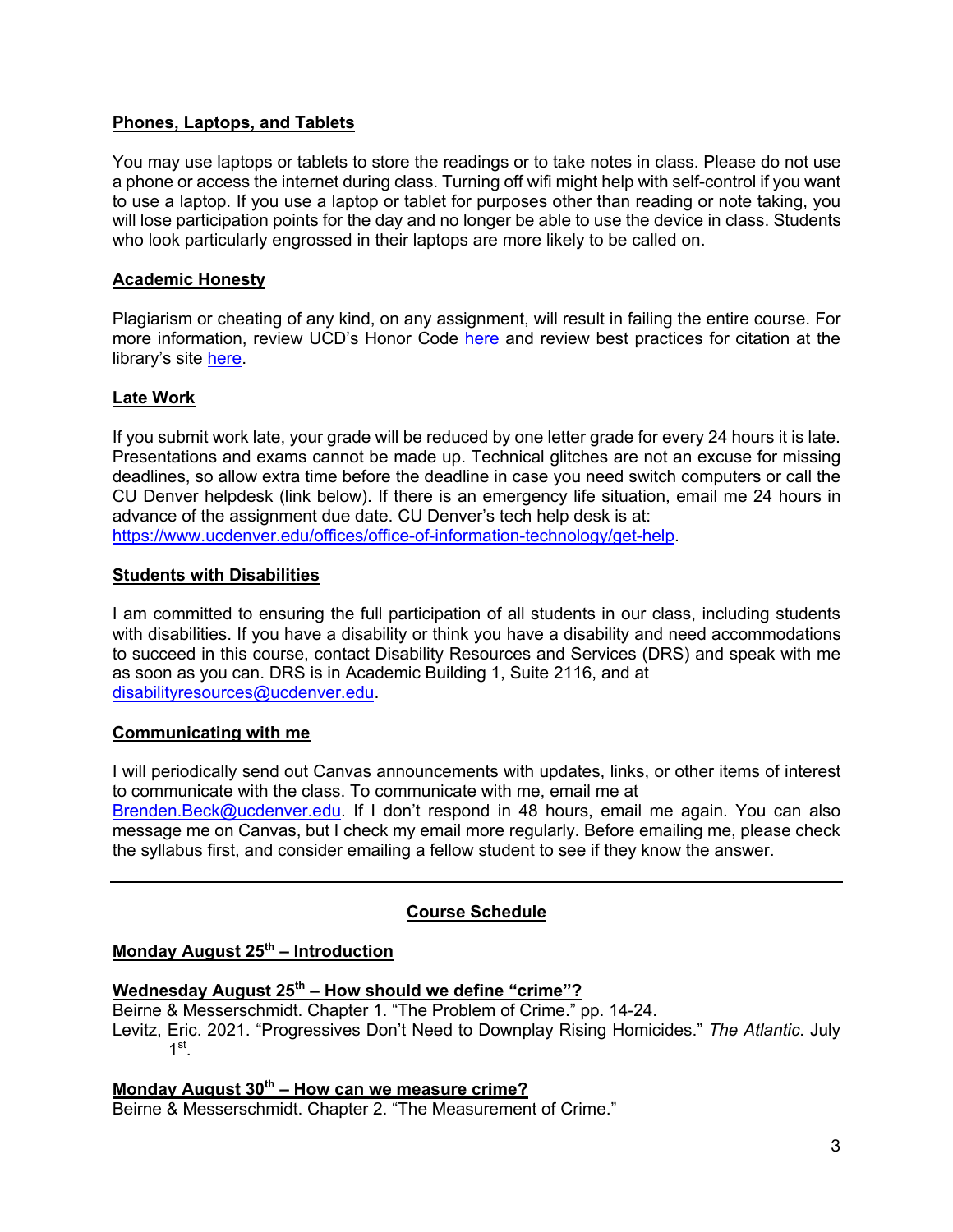#### **Wednesday September 1st – Why do people commit crime? Part 1**

Beirne & Messerschmidt. Chapter 4. "Social Structure, Anomie, and Crime." Beirne & Messerschmidt. Chapter 5, Section 1. "Social Disorganization and Delinquency," pp 103-113.

## **Monday September 6th – Labor Day, no class**

#### **Wednesday September 8th – Why do people commit crime? Part 2**

Beirne & Messerschmidt. Chapter 6, Sections 2, 3, and 4. "Social Learning, Social Control, and Self-Control Theories." Beirne & Messerschmidt. Chapter 7. "The Conflict Tradition."

Every Other Hour. 2017. "Why We Shoot." *WBEZ.*

## **Monday September 13th – Gender and crime**

Beirne & Messerschmidt. Chapter 8, Section 1. "Feminist Criminologies," pp 186-194. Beirne & Messerschmidt. Chapter 9, Section 2. "Gender and Crime," pp 222-228. Crenshaw, Kimberle. 1993. "Mapping the Margins: Intersectionality, Identity Politics, and Violence Against Women of Color." *Stanford Law Review* 43: 1241-1299.

## **Wednesday September 15th – Interpersonal violence**

Beirne & Messerschmidt. Chapter 11. "Interpersonal Violence" pp 263-284. Groff, Lauren. 2020. "The Wind." *The New Yorker*.

### **Monday September 20th – Media and crime**

Beirne & Messerschmidt. "Crime in the Mass Media," pp 9-12.

# **Wednesday September 22nd – Media project**

For this project you'll find a media object like a news report or tv clip that discusses crime or criminal justice, and you'll analyze it in a 1-minute report to the class. Brenden will provide a detailed instructions sheet closer to this date.

#### **Monday September 27th – Economic inequality and crime**

Beirne & Messerschmidt. Chapter 9, Section 1. "Class and Crime," pp 216-222. Kiel & Eisinger. 2018. "Who's More Likely to Be Audited: A Person Making \$20,000 — or \$400,000?" *ProPublica*, December 12.

## Wednesday September 29<sup>th</sup> – Economic inequality and crime, cont.

Beirne & Messerschmidt. Chapter 12. "White-Collar Crime." Leopold et al. 2020. "FinCEN Files Show Criminals Moved Billions as Banks Watched." *Buzzfeed*, September 20.

## **Monday October 4th – Race, crime, & criminal Justice**

Beirne & Messerschmidt. Chapter 9, Section 3. "Race and Crime."

## **Wednesday October 6<sup>th</sup> – Race, crime, & criminal justice, cont.**

Read or Listen: Price, Richard. 2008. "Bicycle Safety on Essex." *The Moth*. 12:52.

Travis & Western. 2015. "Poverty, Violence, and Black Incarceration," in *Policing the Black Man* ed. Angela J. Davis.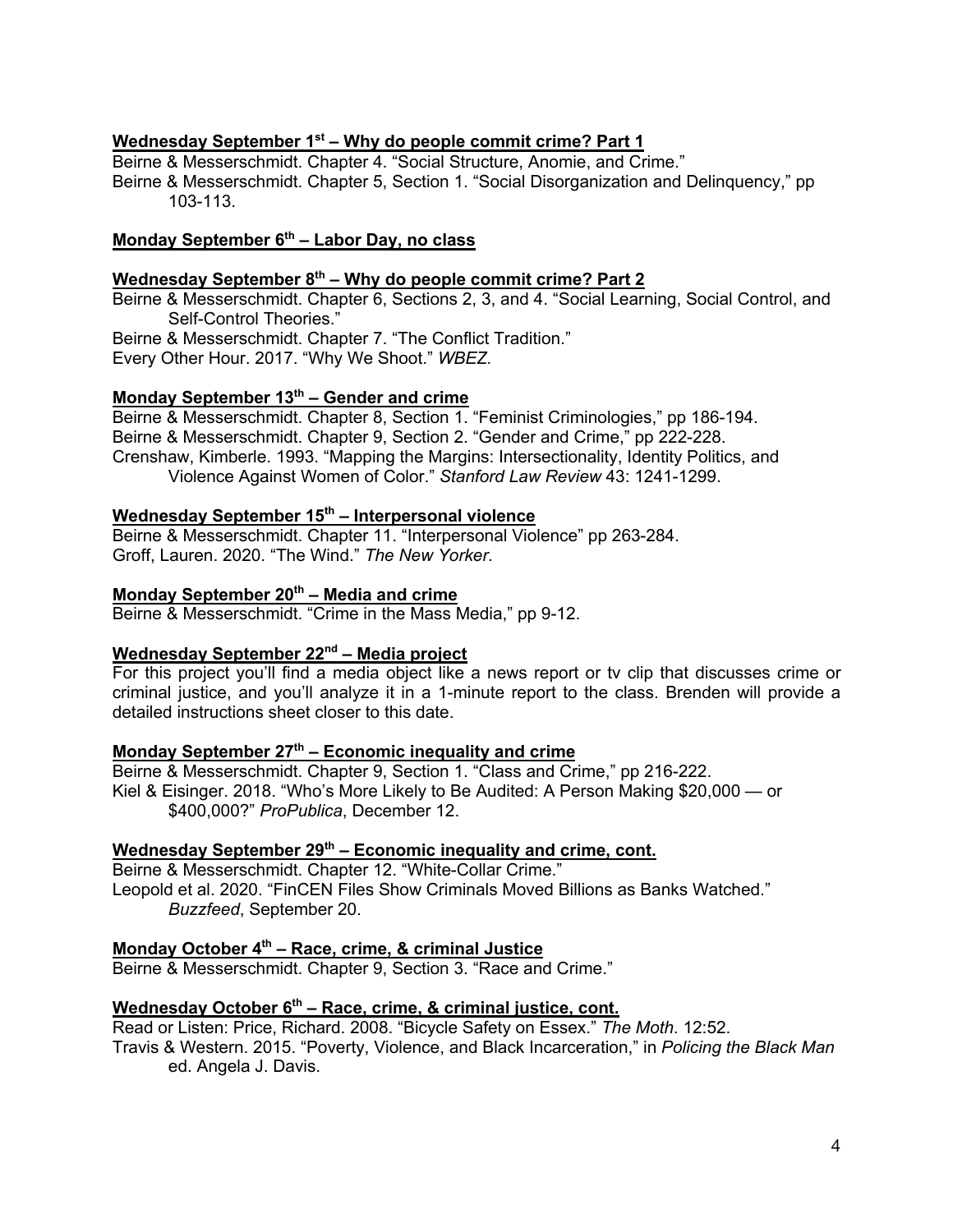## **Monday October 11th – Crime globally**

Beirne & Messerschmidt. Chapter 14. "Comparative Criminology and Globalization." Barry. 2017. "How to Get Away with Murder in Small-Town India." *The New York Times.* Economist. 2012. "A Surprising Safe Haven: How Central America's Poorest Country Became One of Its Safest."

Optional: Tonry. 2015. "Is Cross-National and Comparative Research on the Criminal Justice System Useful?" *European Journal of Criminology*.

#### **Wednesday October 13th – Crime and justice in the city**

Bratton, Bill and George Kelling. 2015. "Why We Need Broken Windows Policing." *City Journal*. Lowry. 2018. "Where Killings Go Unsolved." *The Washington Post*. Beirne & Messerschmidt. Chapter 10, Section 1. "Robbery and Burglary," pp 240-248.

## **Monday October 18th – Exam prep**

## Wednesday October 20<sup>th</sup> – Exam 1

### **Monday October 25th – Police**

Willis. 2014. "A Recent History of the Police." *Oxford Handbook on Police and Policing.* Illing, Sean. 2021. "A professor became a police officer — and learned what's really broken about policing." Vox. May 19<sup>th</sup>.

## **Wednesday October 27th – Police, cont.**

Finnegan. 2020. "How Police Unions Fight Reform." *The New Yorker*.

#### **Monday November 1st – Neighborhood project presentations**

For the neighborhood project, you'll choose a neighborhood in Denver, analyze numerical data about its crime, policing, and incarceration trends, and compare those data to city averages. Then, you'll make a one-minute presentation to the class about your neighborhood. Brenden will provide more detailed instructions closer to this date.

## **Wednesday November 3rd – Brenden at a conference, no class**

# **Monday November 8th – Courts**

Rakoff. 2014. "Why Innocent People Plead Guilty." *New York Review of Books*. Smith. 2019. "Progressive DAs are shaking up the criminal justice system. Pro-police groups aren't happy." *NBC News*.

Serial. 2018. "A Bar Fight Walks into the Justice Center," Episode 1, Season 3 (52:00).

## **Wednesday November 10<sup>th</sup> – Incarceration**

Lind. 2014. "Two Simple Facts that Explain Why the US Prison Population is so Large." *Vox*. Roeder. 2015. "The Imprisoner's Dilemma," *Five Thirty Eight*.

# **Monday November 15th – Incarceration, cont.**

Uggen, Chris and Sara Wakefield. 2010. "Incarceration and Stratification." *Annual Review of Sociology* 36: 387-406.

## **Wednesday November 17th – What is to be done?**

Kotlowitz, Adam. 2021. "The Killing of Adam Toledo and the Colliding Cycles of Violence in Chicago." *The New Yorker*. April 24<sup>th</sup>.